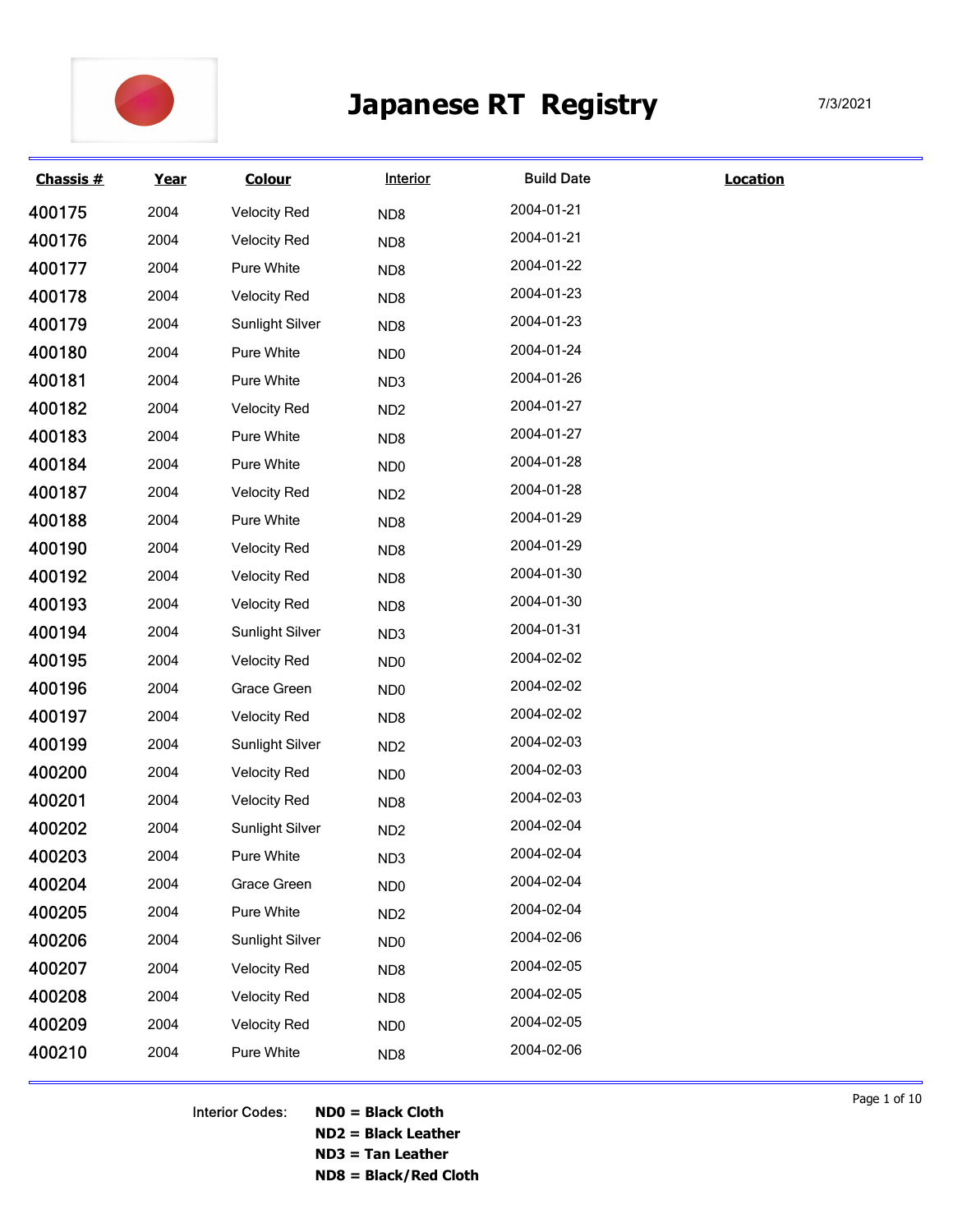

|           |      |                        |                 | <b>Japanese RT Registry</b> |          |                 | 7/3/2021 |
|-----------|------|------------------------|-----------------|-----------------------------|----------|-----------------|----------|
| Chassis # | Year | <b>Colour</b>          | Interior        | <b>Build Date</b>           |          | <b>Location</b> |          |
| 400212    | 2004 | Grace Green            | ND <sub>3</sub> | 2004-02-06                  |          |                 |          |
| 400213    | 2004 | Sunlight Silver        | ND <sub>2</sub> | 2004-02-06                  |          |                 |          |
| 400215    | 2004 | Sunlight Silver        | ND <sub>0</sub> | 2004-02-09                  |          |                 |          |
| 400216    | 2004 | <b>Velocity Red</b>    | ND <sub>8</sub> | 2004-02-09                  |          |                 |          |
| 400218    | 2004 | Pure White             | ND <sub>2</sub> | 2004-02-09                  |          |                 |          |
| 400219    | 2004 | <b>Velocity Red</b>    | ND <sub>8</sub> | 2004-02-09                  |          |                 |          |
| 400220    | 2004 | Sunlight Silver        | ND <sub>0</sub> | 2004-02-10                  |          |                 |          |
| 400222    | 2004 | <b>Velocity Red</b>    | ND <sub>8</sub> | 2004-02-10                  |          |                 |          |
| 400224    | 2004 | Pure White             | ND <sub>8</sub> | 2004-02-10                  |          |                 |          |
| 400225    | 2004 | Pure White             | ND <sub>2</sub> | 2004-02-10                  |          |                 |          |
| 400228    | 2004 | <b>Velocity Red</b>    | ND8             | 2004-02-11                  |          |                 |          |
| 400229    | 2004 | <b>Velocity Red</b>    | ND <sub>0</sub> | 2004-02-11                  |          |                 |          |
| 400230    | 2004 | <b>Sunlight Silver</b> | ND8             | 2004-02-11                  |          |                 |          |
| 400232    | 2004 | <b>Velocity Red</b>    | ND <sub>0</sub> | 2004-02-12                  |          |                 |          |
| 400233    | 2004 | Pure White             | ND8             | 2004-02-12                  |          |                 |          |
| 400235    | 2004 | <b>Velocity Red</b>    | ND8             | 2004-02-12                  |          |                 |          |
| 400237    | 2004 | <b>Velocity Red</b>    | ND <sub>2</sub> | 2004-02-13                  |          |                 |          |
| 400238    | 2004 | Pure White             | ND8             | 2004-02-13                  |          |                 |          |
| 400240    | 2004 | <b>Sunlight Silver</b> | ND <sub>0</sub> | 2004-02-13                  |          |                 |          |
| 400241    | 2004 | Pure White             | ND8             | 2004-02-13                  | Ota City | Gunma           |          |
| 400243    | 2004 | Grace Green            | ND <sub>0</sub> | 2004-02-14                  |          |                 |          |
| 400244    | 2004 | Pure White             | ND <sub>8</sub> | 2004-02-16                  |          |                 |          |
| 400246    | 2004 | <b>Sunlight Silver</b> | ND3             | 2004-02-16                  |          |                 |          |
| 400247    | 2004 | Pure White             | ND8             | 2004-02-16                  |          |                 |          |
| 400249    | 2004 | <b>Sunlight Silver</b> | ND <sub>0</sub> | 2004-02-17                  |          |                 |          |
| 400250    | 2004 | <b>Sunlight Silver</b> | ND <sub>0</sub> | 2004-02-17                  |          |                 |          |
| 400251    | 2004 | Pure White             | ND8             | 2004-02-17                  |          |                 |          |
| 400253    | 2004 | <b>Velocity Red</b>    | ND8             | 2004-02-18                  |          |                 |          |
| 400254    | 2004 | <b>Sunlight Silver</b> | ND <sub>8</sub> | 2004-02-18                  | Auckland | New             |          |
|           | 2004 | <b>Sunlight Silver</b> | ND <sub>0</sub> | 2004-02-18                  |          | Zealand         |          |
| 400256    |      |                        |                 |                             |          |                 |          |

Interior Codes: ND0 = Black Cloth ND2 = Black Leather ND3 = Tan Leather

ND8 = Black/Red Cloth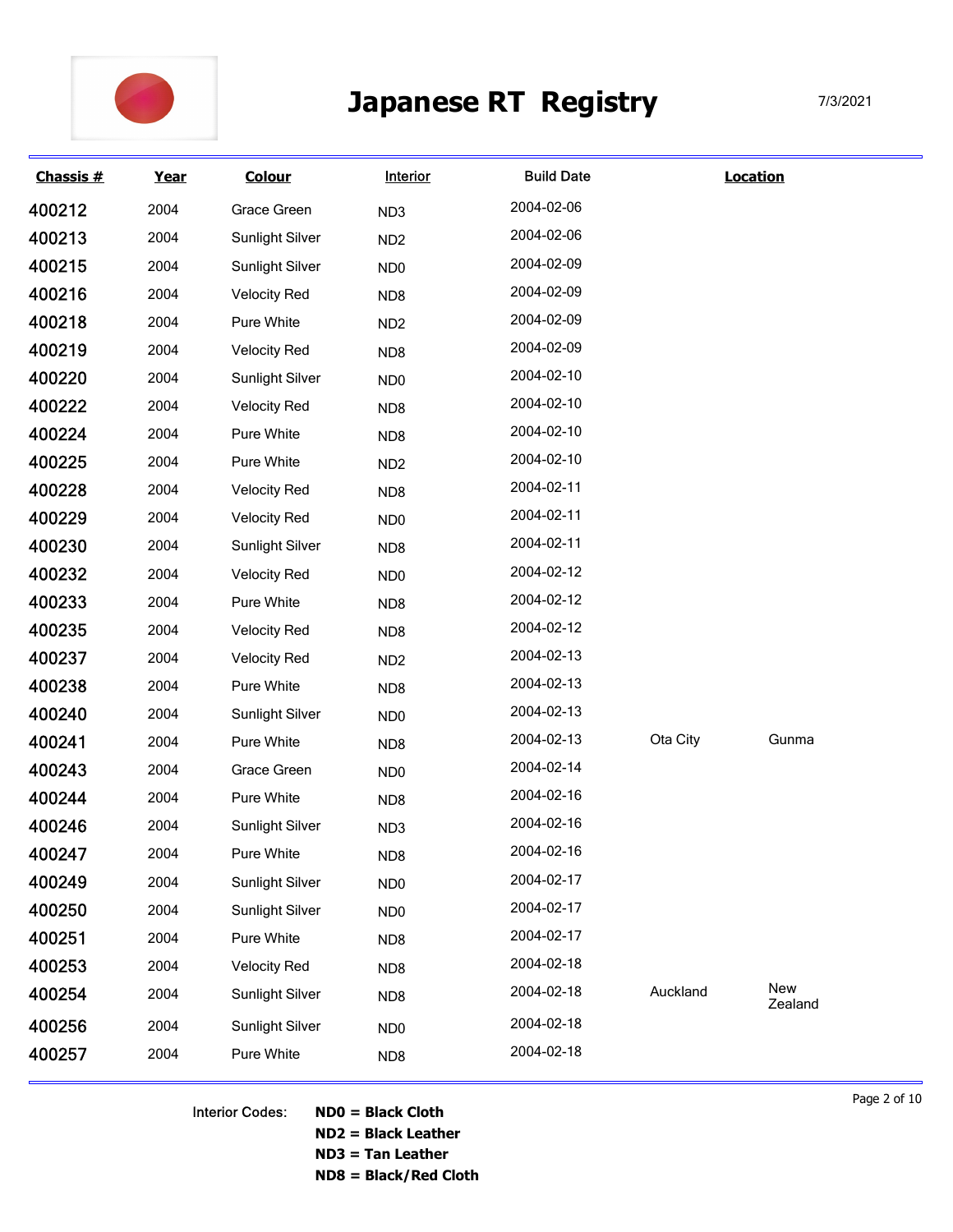

|           |             |                     |                        | <b>Japanese RT Registry</b> |           | 7/3/2021        |
|-----------|-------------|---------------------|------------------------|-----------------------------|-----------|-----------------|
| Chassis # | <u>Year</u> | <b>Colour</b>       | <b>Interior</b>        | <b>Build Date</b>           |           | <b>Location</b> |
| 400259    | 2004        | Pure White          | ND <sub>2</sub>        | 2004-02-19                  | Wako City | Saitama         |
| 400260    | 2004        | Pure White          | ND8                    | 2004-02-19                  |           |                 |
| 400262    | 2004        | Pure White          | ND <sub>0</sub>        | 2004-02-19                  |           |                 |
| 400263    | 2004        | Pure White          | ND <sub>3</sub>        | 2004-02-19                  |           |                 |
| 400264    | 2004        | Sunlight Silver     | ND8                    | 2004-02-20                  |           |                 |
| 400266    | 2004        | Pure White          | ND <sub>0</sub>        | 2004-02-20                  |           |                 |
| 400267    | 2004        | Sunlight Silver     | ND3                    | 2004-02-20                  |           |                 |
| 400269    | 2004        | <b>Velocity Red</b> | ND <sub>0</sub>        | 2004-02-21                  |           |                 |
| 400270    | 2004        | <b>Velocity Red</b> | ND8                    | 2004-02-23                  |           |                 |
| 400272    | 2004        | Grace Green         | ND <sub>0</sub>        | 2004-02-23                  |           |                 |
| 400273    | 2004        | Sunlight Silver     | ND8                    | 2004-02-23                  |           |                 |
| 400275    | 2004        | Pure White          | ND8                    | 2004-02-24                  |           |                 |
| 400276    | 2004        | <b>Velocity Red</b> | ND8                    | 2004-02-24                  |           |                 |
| 400277    | 2004        | <b>Velocity Red</b> | ND8                    | 2004-02-24                  |           |                 |
| 400279    | 2004        | Sunlight Silver     | ND <sub>0</sub>        | 2004-02-25                  |           |                 |
| 400284    | 2004        | Pure White          | ND <sub>3</sub>        | 2004-02-25                  |           |                 |
| 400285    | 2004        | <b>Velocity Red</b> | ND8                    | 2004-02-25                  | Auckland  | New             |
| 400286    | 2004        | Pure White          | ND <sub>0</sub>        | 2004-02-26                  |           | Zealand         |
| 400287    | 2004        | <b>Velocity Red</b> | ND <sub>8</sub>        | 2004-02-26                  |           |                 |
| 400288    | 2004        | <b>Velocity Red</b> | ND8                    | 2004-02-26                  |           |                 |
| 400289    | 2004        | <b>Velocity Red</b> | ND8                    | 2004-02-26                  |           |                 |
| 400291    | 2004        | Grace Green         | ND <sub>0</sub>        | 2004-02-27                  |           |                 |
| 400293    | 2004        | Sunlight Silver     | ND <sub>0</sub>        | 2004-02-27                  |           |                 |
| 400294    | 2004        | <b>Velocity Red</b> | ND8                    | 2004-02-27                  |           |                 |
| 400295    | 2004        | <b>Velocity Red</b> | ND <sub>2</sub>        | 2004-02-28                  |           |                 |
| 400296    | 2004        | Grace Green         | ND <sub>0</sub>        | 2004-03-01                  |           |                 |
| 400298    | 2004        | <b>Velocity Red</b> | ND <sub>0</sub>        | 2004-03-01                  |           |                 |
| 400299    | 2004        | Sunlight Silver     | ND8                    | 2004-03-01                  |           |                 |
| 400300    | 2004        | Pure White          | ND <sub>0</sub>        | 2004-03-02                  |           |                 |
| 400303    | 2004        | Sunlight Silver     |                        | 2004-03-02                  |           |                 |
|           | 2004        |                     | ND <sub>0</sub><br>ND8 | 2004-03-03                  |           |                 |
| 400304    |             | Sunlight Silver     |                        |                             |           |                 |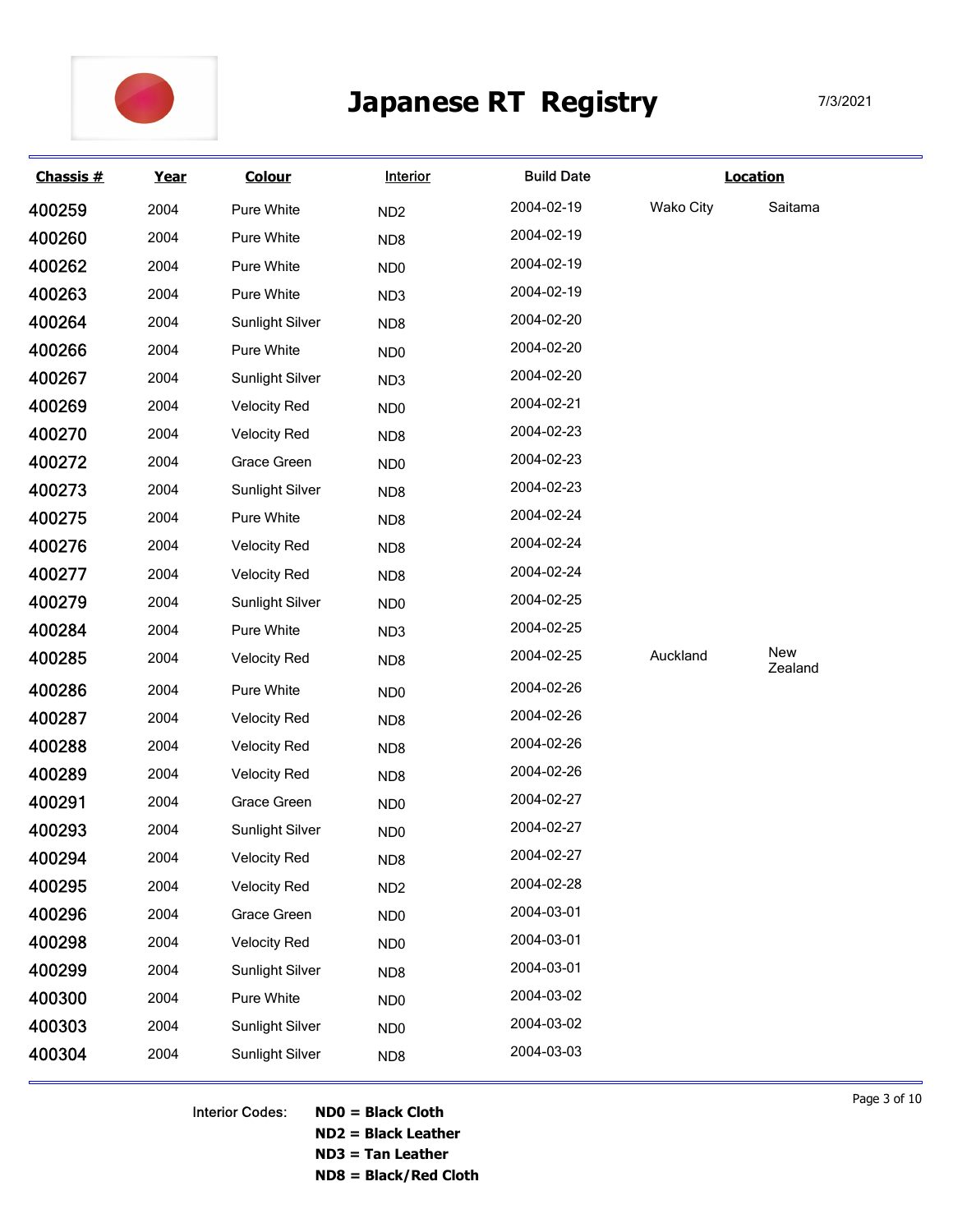

|                  |      |                     | <b>Japanese RT</b> | <b>Registry</b>   |              | 7/3/2021        |  |
|------------------|------|---------------------|--------------------|-------------------|--------------|-----------------|--|
| <b>Chassis #</b> | Year | <b>Colour</b>       | Interior           | <b>Build Date</b> |              | <b>Location</b> |  |
| 400307           | 2004 | Sunlight Silver     | ND <sub>0</sub>    | 2004-03-03        |              |                 |  |
| 400309           | 2004 | <b>Velocity Red</b> | ND <sub>0</sub>    | 2004-03-03        |              |                 |  |
| 400310           | 2004 | Pure White          | ND <sub>8</sub>    | 2004-03-04        | Osaka        | Japan           |  |
| 400312           | 2004 | Sunlight Silver     | ND <sub>0</sub>    | 2004-03-04        |              |                 |  |
| 400313           | 2004 | Sunlight Silver     | ND <sub>8</sub>    | 2004-03-04        |              |                 |  |
| 400316           | 2004 | <b>Velocity Red</b> | ND <sub>8</sub>    | 2004-03-04        |              |                 |  |
| 400317           | 2004 | Pure White          | ND <sub>3</sub>    | 2004-03-05        |              |                 |  |
| 400318           | 2004 | <b>Velocity Red</b> | ND <sub>8</sub>    | 2004-03-05        |              |                 |  |
| 400319           | 2004 | <b>Velocity Red</b> | ND <sub>0</sub>    | 2004-03-05        |              |                 |  |
| 400320           | 2004 | <b>Velocity Red</b> | ND <sub>0</sub>    | 2004-03-06        |              |                 |  |
| 400322           | 2004 | <b>Velocity Red</b> | ND8                | 2004-03-08        |              |                 |  |
| 400324           | 2004 | Sunlight Silver     | ND <sub>2</sub>    | 2004-03-08        |              |                 |  |
| 400325           | 2004 | <b>Velocity Red</b> | ND8                | 2004-03-09        |              |                 |  |
| 400327           | 2004 | Sunlight Silver     | ND8                | 2004-03-09        |              |                 |  |
| 400329           | 2004 | <b>Velocity Red</b> | ND <sub>2</sub>    | 2004-03-09        |              |                 |  |
| 400331           | 2004 | Sunlight Silver     | ND <sub>0</sub>    | 2004-03-10        |              |                 |  |
| 400333           | 2004 | Sunlight Silver     | ND8                | 2004-03-10        |              |                 |  |
| 400334           | 2004 | Grace Green         | ND <sub>0</sub>    | 2004-03-10        | Fujieda City | Shizuoka        |  |
| 400335           | 2004 | Pure White          | ND8                | 2004-03-11        |              |                 |  |
| 400339           | 2004 | <b>Velocity Red</b> | ND8                | 2004-03-11        |              |                 |  |
| 400340           | 2004 | Pure White          | ND <sub>2</sub>    | 2004-03-11        |              |                 |  |
| 400342           | 2004 | Sunlight Silver     | ND <sub>0</sub>    | 2004-03-11        |              |                 |  |
| 400343           | 2004 | <b>Velocity Red</b> | ND8                | 2004-03-12        |              | Singapore       |  |
| 400345           | 2004 | <b>Velocity Red</b> | ND8                | 2004-03-12        |              |                 |  |
| 400346           | 2004 | Pure White          | ND <sub>0</sub>    | 2004-03-12        |              |                 |  |
| 400348           | 2004 | Pure White          | ND8                | 2004-03-13        |              |                 |  |
| 400350           | 2004 | Grace Green         | ND <sub>0</sub>    | 2004-03-15        |              |                 |  |
| 400353           | 2004 | Sunlight Silver     | ND <sub>0</sub>    | 2004-03-15        |              |                 |  |
| 400355           | 2004 | Pure White          | ND <sub>8</sub>    | 2004-03-16        |              |                 |  |
| 400358           | 2004 | Sunlight Silver     | ND <sub>2</sub>    | 2004-03-16        |              |                 |  |
|                  | 2004 | Pure White          | ND <sub>0</sub>    | 2004-03-16        |              |                 |  |

Interior Codes: ND0 = Black Cloth ND2 = Black Leather ND3 = Tan Leather ND8 = Black/Red Cloth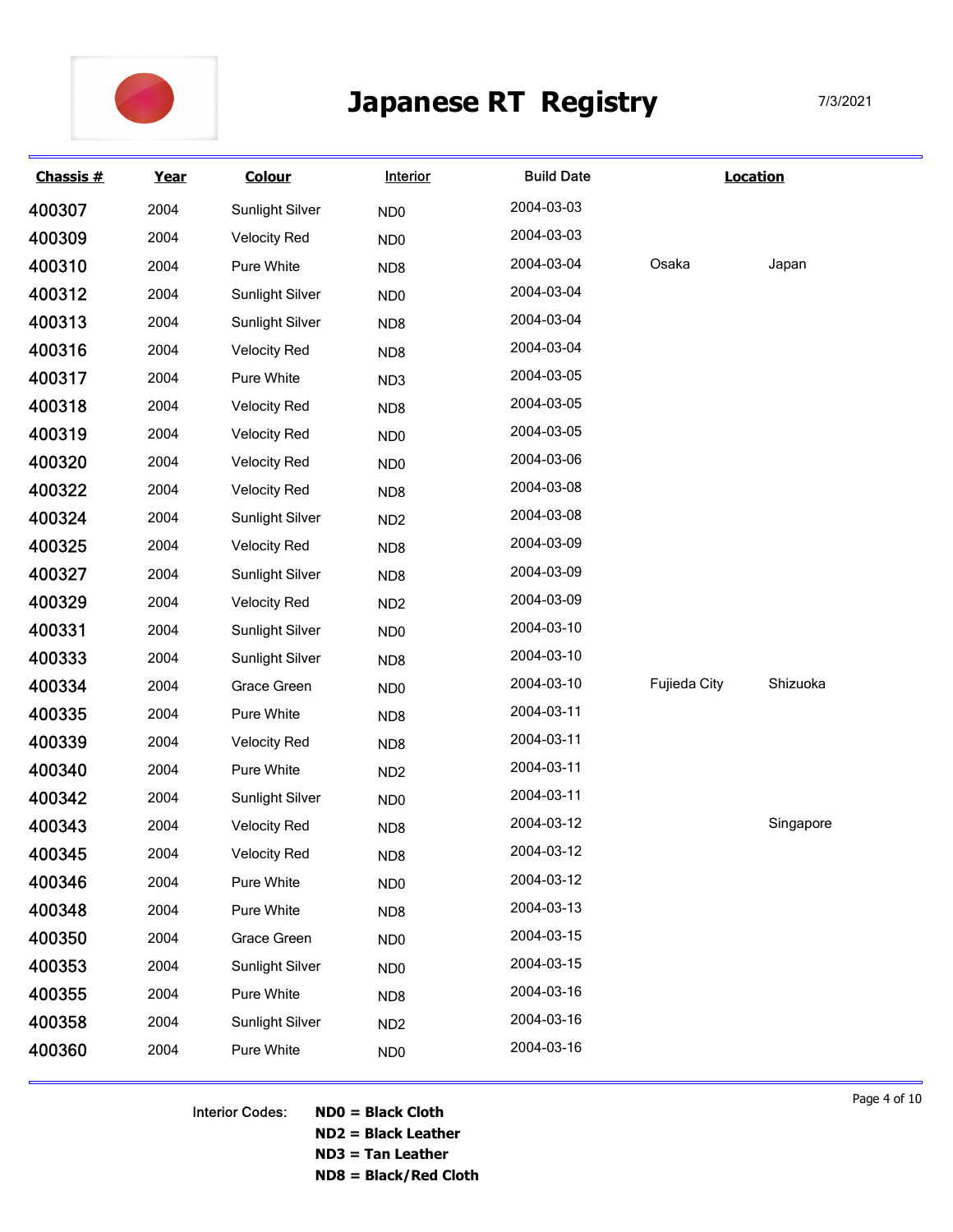

|           |      |                     |                 | <b>Japanese RT Registry</b> |                 | 7/3/2021 |
|-----------|------|---------------------|-----------------|-----------------------------|-----------------|----------|
| Chassis # | Year | <b>Colour</b>       | Interior        | <b>Build Date</b>           | <b>Location</b> |          |
| 400361    | 2004 | Grace Green         | ND <sub>3</sub> | 2004-03-17                  |                 |          |
| 400362    | 2004 | <b>Velocity Red</b> | ND <sub>8</sub> | 2004-03-17                  |                 |          |
| 400365    | 2004 | Sunlight Silver     | ND <sub>0</sub> | 2004-03-17                  |                 |          |
| 400367    | 2004 | Pure White          | ND <sub>8</sub> | 2004-03-17                  |                 |          |
| 400373    | 2004 | Sunlight Silver     | ND <sub>8</sub> | 2004-03-18                  |                 |          |
| 400374    | 2004 | Sunlight Silver     | ND <sub>2</sub> | 2004-03-18                  |                 |          |
| 400379    | 2004 | <b>Velocity Red</b> | ND <sub>2</sub> | 2004-03-18                  |                 |          |
| 400383    | 2004 | <b>Velocity Red</b> | ND <sub>8</sub> | 2004-03-19                  |                 |          |
| 400385    | 2004 | Sunlight Silver     | ND <sub>2</sub> | 2004-03-19                  |                 |          |
| 400387    | 2004 | Pure White          | ND <sub>8</sub> | 2004-03-19                  |                 |          |
| 400391    | 2004 | <b>Velocity Red</b> | ND8             | 2004-03-22                  |                 |          |
| 400392    | 2004 | Grace Green         | ND <sub>3</sub> | 2004-03-22                  |                 |          |
| 400393    | 2004 | <b>Velocity Red</b> | ND8             | 2004-03-22                  |                 |          |
| 400395    | 2004 | <b>Velocity Red</b> | ND8             | 2004-03-23                  |                 |          |
| 400396    | 2004 | Pure White          | ND <sub>2</sub> | 2004-03-23                  |                 |          |
| 400397    | 2004 | Sunlight Silver     | ND8             | 2004-03-23                  |                 |          |
| 400399    | 2004 | Sunlight Silver     | ND <sub>0</sub> | 2004-03-24                  |                 |          |
| 400400    | 2004 | Sunlight Silver     | ND <sub>0</sub> | 2004-03-24                  |                 |          |
| 400402    | 2004 | Pure White          | ND <sub>8</sub> | 2004-03-24                  |                 |          |
| 400403    | 2004 | Sunlight Silver     | ND8             | 2004-03-25                  |                 |          |
| 400405    | 2004 | <b>Velocity Red</b> | ND8             | 2004-03-25                  |                 |          |
| 400406    | 2004 | Pure White          | ND <sub>0</sub> | 2004-03-25                  |                 |          |
| 400407    | 2004 | <b>Velocity Red</b> | ND <sub>8</sub> | 2004-03-25                  |                 |          |
| 400409    | 2004 | <b>Velocity Red</b> | ND <sub>2</sub> | 2004-03-26                  |                 |          |
| 400411    | 2004 | Grace Green         | ND <sub>3</sub> | 2004-03-26                  |                 |          |
| 400412    | 2004 | Pure White          | ND8             | 2004-03-26                  |                 |          |
| 400414    | 2004 | <b>Velocity Red</b> | ND <sub>2</sub> | 2004-03-29                  |                 |          |
| 400415    | 2004 | <b>Velocity Red</b> | ND <sub>2</sub> | 2004-03-29                  |                 |          |
| 400417    | 2004 | Pure White          | ND <sub>3</sub> | 2004-03-29                  |                 |          |
| 400419    | 2004 | <b>Velocity Red</b> | ND8             | 2004-03-30                  |                 |          |
|           | 2004 | Pure White          | ND <sub>2</sub> | 2004-03-30                  |                 |          |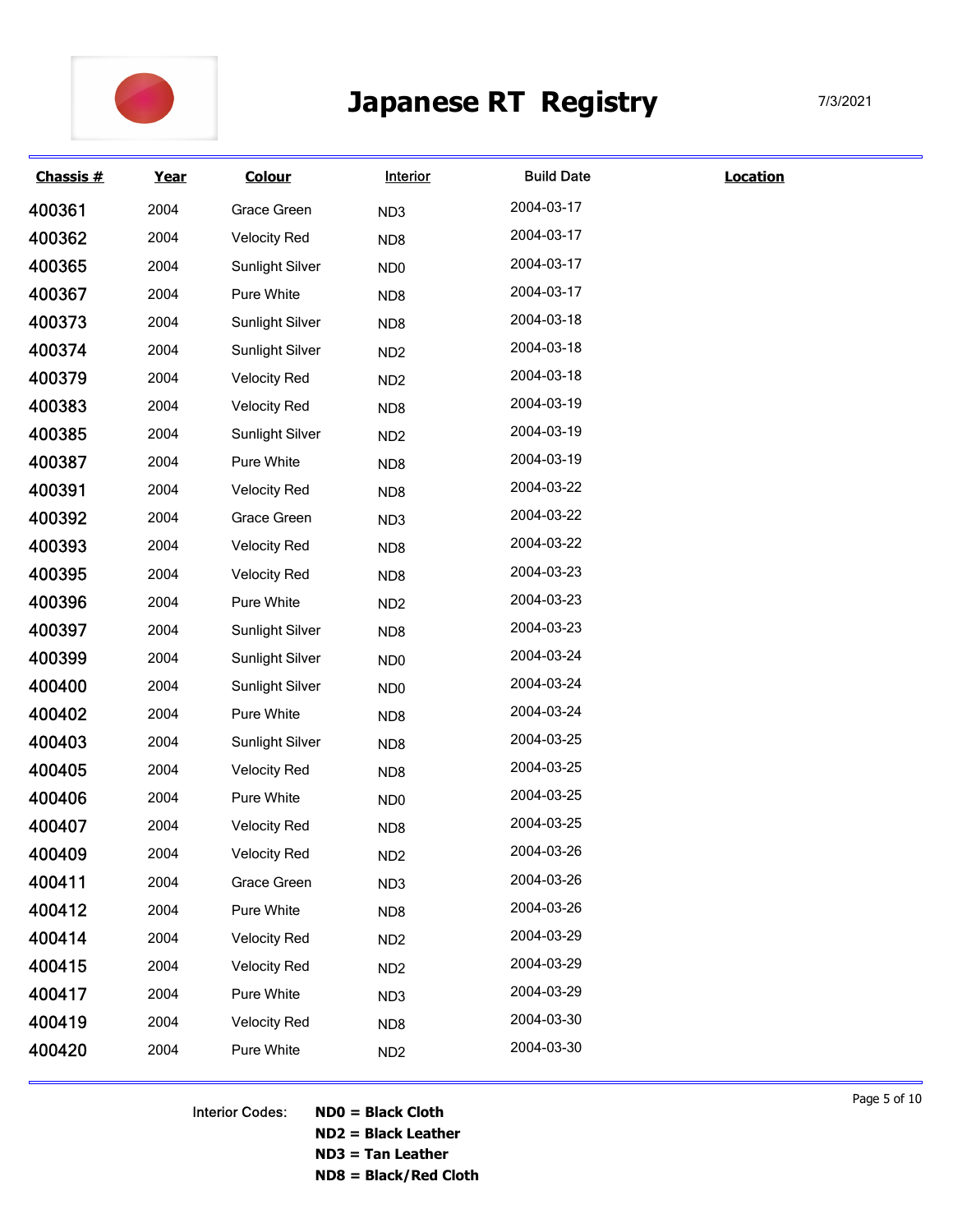

|                  |      |                     | <b>Japanese RT</b> | <b>Registry</b>   |              |                 | 7/3/2021 |
|------------------|------|---------------------|--------------------|-------------------|--------------|-----------------|----------|
| <b>Chassis #</b> | Year | <b>Colour</b>       | <b>Interior</b>    | <b>Build Date</b> |              | <b>Location</b> |          |
| 400422           | 2004 | <b>Velocity Red</b> | ND <sub>8</sub>    | 2004-03-30        |              |                 |          |
| 400424           | 2004 | <b>Velocity Red</b> | ND <sub>8</sub>    | 2004-03-31        |              |                 |          |
| 400425           | 2004 | Pure White          | ND <sub>0</sub>    | 2004-03-31        |              |                 |          |
| 400426           | 2004 | Sunlight Silver     | ND <sub>2</sub>    | 2004-03-31        |              |                 |          |
| 400429           | 2004 | Sunlight Silver     | ND <sub>0</sub>    | 2004-04-01        |              |                 |          |
| 400430           | 2004 | Sunlight Silver     | ND <sub>8</sub>    | 2004-04-01        |              |                 |          |
| 400431           | 2004 | <b>Velocity Red</b> | ND <sub>8</sub>    | 2004-04-02        |              |                 |          |
| 400432           | 2004 | Grace Green         | ND <sub>0</sub>    | 2004-04-03        |              |                 |          |
| 400433           | 2004 | Sunlight Silver     | ND <sub>2</sub>    | 2004-04-05        |              |                 |          |
| 400434           | 2004 | Pure White          | ND <sub>3</sub>    | 2004-04-05        |              |                 |          |
| 400435           | 2004 | Sunlight Silver     | ND <sub>0</sub>    | 2004-04-06        | Auckland     | New<br>Zealand  |          |
| 400436           | 2004 | <b>Velocity Red</b> | ND <sub>0</sub>    | 2004-04-06        |              |                 |          |
| 400437           | 2004 | <b>Velocity Red</b> | ND8                | 2004-04-07        |              |                 |          |
| 400438           | 2004 | Pure White          | ND0                | 2004-04-07        |              |                 |          |
| 400439           | 2004 | Sunlight Silver     | ND0                | 2004-04-08        |              |                 |          |
| 400440           | 2004 | <b>Velocity Red</b> | ND <sub>2</sub>    | 2004-04-08        |              |                 |          |
| 400441           | 2004 | Pure White          | ND8                | 2004-04-09        |              |                 |          |
| 400442           | 2004 | Sunlight Silver     | ND3                | 2004-04-09        |              |                 |          |
| 400443           | 2004 | <b>Velocity Red</b> | ND <sub>2</sub>    | 2004-04-12        |              |                 |          |
| 400445           | 2004 | Pure White          | ND <sub>2</sub>    | 2004-04-12        |              |                 |          |
| 400446           | 2004 | Sunlight Silver     | ND8                | 2004-04-13        |              |                 |          |
| 400447           | 2004 | Sunlight Silver     | ND0                | 2004-04-14        |              |                 |          |
| 400448           | 2004 | <b>Velocity Red</b> | ND8                | 2004-04-14        | Kasugai City | Aichi           |          |
| 400450           | 2004 | <b>Velocity Red</b> | ND8                | 2004-04-14        |              |                 |          |
| 400452           | 2004 | Pure White          | ND <sub>3</sub>    | 2004-04-00        |              |                 |          |
| 400454           | 2004 | <b>Velocity Red</b> | ND8                | 2004-04-15        |              |                 |          |
| 400457           | 2004 | <b>Velocity Red</b> | ND0                | 2004-04-15        |              |                 |          |
| 400458           | 2004 | Pure White          | ND0                | 2004-04-17        |              |                 |          |
| 400459           | 2004 | <b>Velocity Red</b> | ND <sub>2</sub>    | 2004-04-15        |              |                 |          |
| 400460           | 2004 | <b>Velocity Red</b> | ND8                | 2004-04-19        |              |                 |          |
|                  | 2004 | Sunlight Silver     | ND8                | 2004-04-20        |              |                 |          |

ND2 = Black Leather ND3 = Tan Leather

ND8 = Black/Red Cloth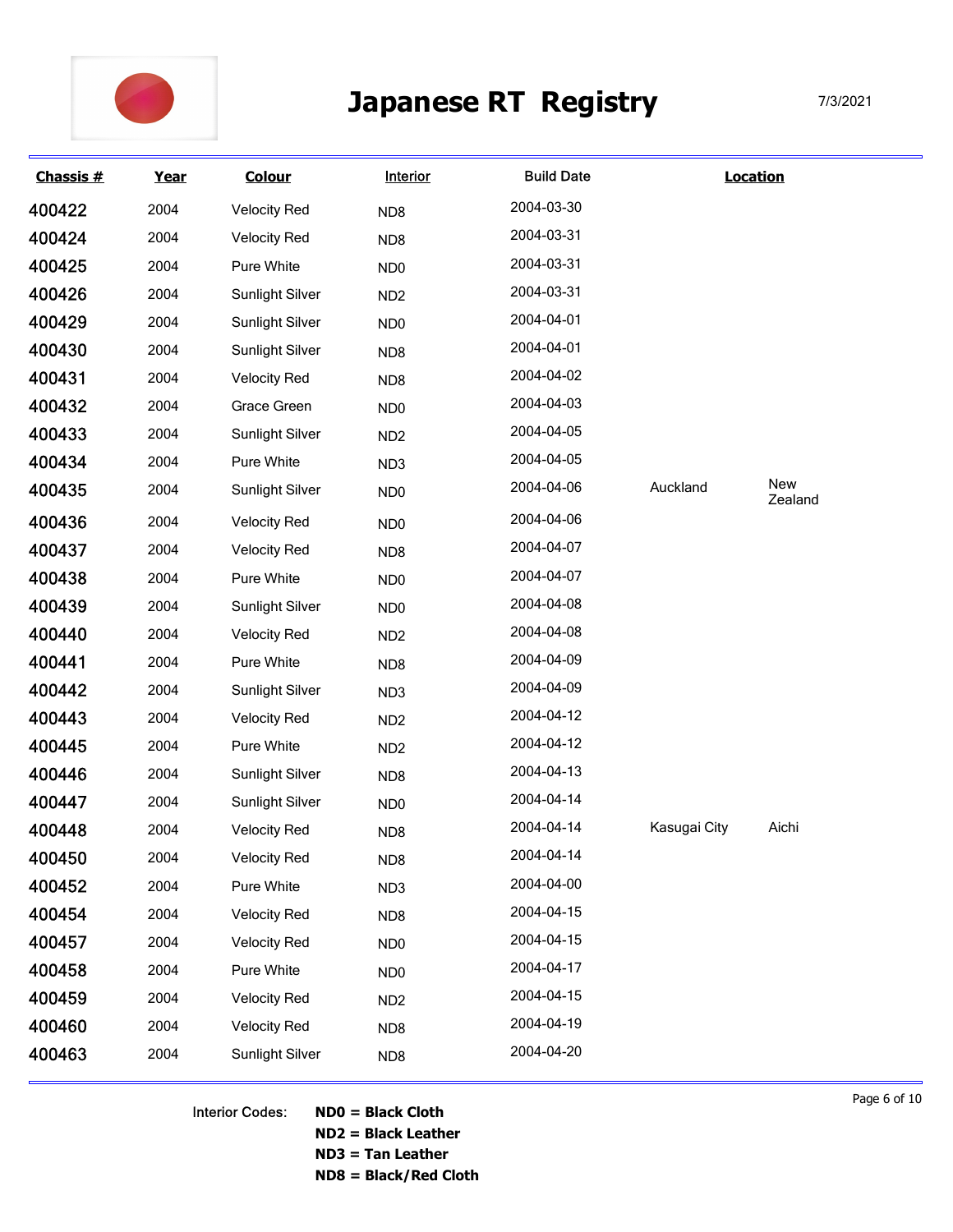

|                  |      |                        |                 | <b>Japanese RT Registry</b> |                         | 7/3/2021 |
|------------------|------|------------------------|-----------------|-----------------------------|-------------------------|----------|
| <b>Chassis #</b> | Year | <b>Colour</b>          | Interior        | <b>Build Date</b>           | <b>Location</b>         |          |
| 400464           | 2004 | Pure White             | ND <sub>0</sub> | 2004-04-20                  |                         |          |
| 400465           | 2004 | <b>Velocity Red</b>    | ND <sub>0</sub> | 2004-04-21                  | Shimotsuma City Ibaraki |          |
| 400468           | 2004 | Sunlight Silver        | ND <sub>0</sub> | 2004-04-21                  |                         |          |
| 400470           | 2004 | <b>Velocity Red</b>    | ND <sub>2</sub> | 2004-04-22                  |                         |          |
| 400472           | 2004 | <b>Velocity Red</b>    | ND <sub>2</sub> | 2004-04-22                  |                         |          |
| 400474           | 2004 | Sunlight Silver        | ND <sub>2</sub> | 2004-04-23                  |                         |          |
| 400476           | 2004 | Grace Green            | ND <sub>0</sub> | 2004-04-24                  |                         |          |
| 400477           | 2004 | Sunlight Silver        | ND <sub>0</sub> | 2004-04-26                  |                         |          |
| 400478           | 2004 | Sunlight Silver        | ND <sub>0</sub> | 2004-04-26                  |                         |          |
| 400479           | 2004 | <b>Velocity Red</b>    | ND <sub>2</sub> | 2004-04-27                  | <b>Hokota City</b>      | Otake    |
| 400480           | 2004 | Pure White             | ND <sub>0</sub> | 2004-04-28                  |                         |          |
| 400481           | 2004 | <b>Velocity Red</b>    | ND8             | 2004-04-28                  |                         |          |
| 400482           | 2005 | Grace Green            | ND3             | 2004-04-29                  |                         | Saltama  |
| 400485           | 2004 | Pure White             | ND8             | 2004-05-06                  |                         |          |
| 400486           | 2004 | <b>Sunlight Silver</b> | ND8             | 2004-05-08                  |                         |          |
| 400487           | 2004 | <b>Velocity Red</b>    | ND8             | 2004-05-08                  |                         |          |
| 400488           | 2004 | <b>Velocity Red</b>    | ND8             | 2004-05-11                  |                         |          |
| 400489           | 2004 | Pure White             | ND8             | 2004-05-11                  |                         |          |
| 400490           | 2004 | <b>Sunlight Silver</b> | ND3             | 2004-05-12                  |                         |          |
| 400491           | 2004 | <b>Velocity Red</b>    | ND8             | 2004-05-13                  |                         |          |
| 400492           | 2004 | Pure White             | ND3             | 2004-05-14                  |                         |          |
| 400493           | 2004 | <b>Velocity Red</b>    | ND <sub>0</sub> | 2004-05-14                  |                         |          |
| 400495           | 2004 | Grace Green            | ND3             | 2004-05-18                  |                         |          |
| 400496           | 2004 | <b>Velocity Red</b>    | ND <sub>0</sub> | 2004-05-18                  |                         |          |
| 400498           | 2004 | Pure White             | ND8             | 2004-05-20                  |                         |          |
| 400500           | 2004 | <b>Velocity Red</b>    | ND8             | 2004-05-20                  |                         |          |
| 400502           | 2004 | Pure White             | ND8             | 2004-05-22                  |                         |          |
| 400504           | 2004 | Pure White             | ND <sub>2</sub> | 2004-05-22                  |                         |          |
| 400505           | 2004 | <b>Velocity Red</b>    | ND8             | 2004-05-06                  |                         |          |
| 400506           | 2004 | <b>Velocity Red</b>    | ND8             | 2004-05-26                  |                         |          |
|                  | 2004 | <b>Velocity Red</b>    | ND8             | 2004-05-28                  |                         |          |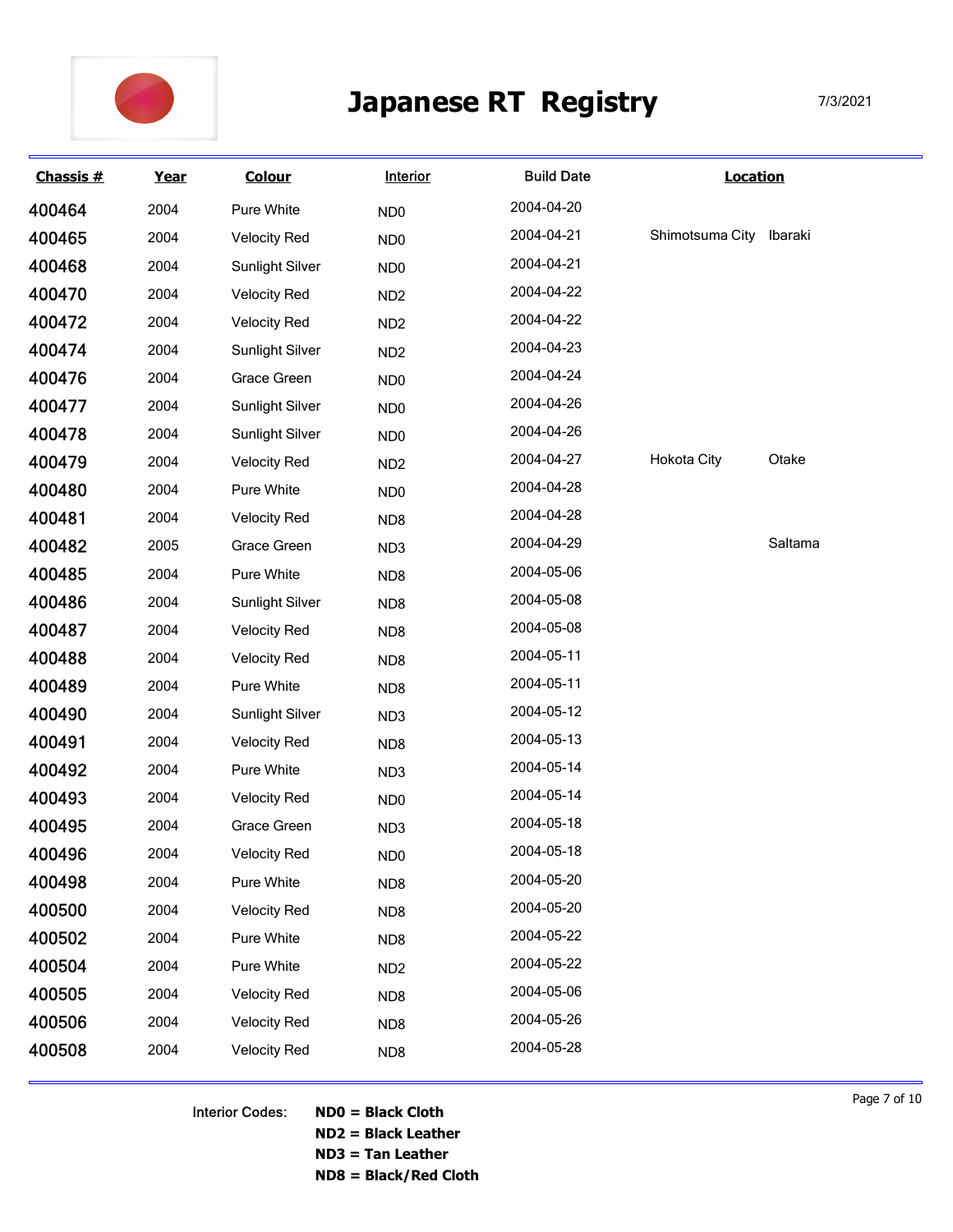

|                  |      |                        |                 | <b>Japanese RT Registry</b> |             |                 | 7/3/2021 |
|------------------|------|------------------------|-----------------|-----------------------------|-------------|-----------------|----------|
| <b>Chassis #</b> | Year | <b>Colour</b>          | Interior        | <b>Build Date</b>           |             | <b>Location</b> |          |
| 400510           | 2004 | Pure White             | ND <sub>8</sub> | 2004-05-28                  |             |                 |          |
| 400512           | 2004 | Pure White             | ND <sub>0</sub> | 2004-05-31                  |             |                 |          |
| 400515           | 2004 | Sunlight Silver        | ND <sub>0</sub> | 2004-06-02                  |             |                 |          |
| 400516           | 2004 | Grace Green            | ND <sub>3</sub> | 2004-06-02                  |             |                 |          |
| 400520           | 2004 | Pure White             | ND <sub>0</sub> | 2004-06-03                  |             |                 |          |
| 400523           | 2004 | Pure White             | ND <sub>3</sub> | 2004-06-04                  |             |                 |          |
| 400529           | 2004 | Sunlight Silver        | ND <sub>2</sub> | 2004-06-08                  |             |                 |          |
| 400531           | 2004 | <b>Velocity Red</b>    | ND <sub>2</sub> | 2004-06-09                  |             |                 |          |
| 400532           | 2004 | Sunlight Silver        | ND <sub>2</sub> | 2004-06-09                  |             |                 |          |
| 400536           | 2004 | <b>Velocity Red</b>    | ND <sub>8</sub> | 2004-06-10                  |             |                 |          |
| 400541           | 2004 | <b>Velocity Red</b>    | ND <sub>0</sub> | 2004-06-14                  |             |                 |          |
| 400544           | 2004 | <b>Velocity Red</b>    | ND <sub>2</sub> | 2004-06-16                  |             |                 |          |
| 400545           | 2004 | Pure White             | ND <sub>0</sub> | 2004-06-16                  |             |                 |          |
| 400549           | 2004 | <b>Velocity Red</b>    | ND <sub>2</sub> | 2004-06-18                  |             |                 |          |
| 400551           | 2004 | Pure White             | ND <sub>0</sub> | 2004-06-18                  |             |                 |          |
| 400554           | 2004 | Pure White             | ND8             | 2004-06-18                  |             |                 |          |
| 400557           | 2004 | <b>Velocity Red</b>    | ND8             | 2004-06-23                  |             |                 |          |
| 400559           | 2004 | <b>Velocity Red</b>    | ND8             | 2004-06-23                  |             |                 |          |
| 400563           | 2004 | <b>Velocity Red</b>    | ND8             | 2004-06-25                  |             |                 |          |
| 400567           | 2004 | <b>Sunlight Silver</b> | ND <sub>0</sub> | 2004-06-28                  |             |                 |          |
| 400569           | 2004 | <b>Sunlight Silver</b> | ND <sub>0</sub> | 2004-06-29                  |             |                 |          |
| 400571           | 2004 | <b>Velocity Red</b>    | ND8             | 2004-06-30                  |             |                 |          |
| 400580           | 2004 | Pure White             | ND3             | 2004-07-12                  |             |                 |          |
| 400584           | 2004 | <b>Sunlight Silver</b> | ND <sub>3</sub> | 2004-07-14                  |             |                 |          |
| 400589           | 2004 | Pure White             | ND <sub>2</sub> | 2004-07-16                  |             |                 |          |
| 400594           | 2004 | <b>Velocity Red</b>    | ND <sub>2</sub> | 2004-07-20                  |             |                 |          |
| 400597           | 2004 | <b>Sunlight Silver</b> | ND <sub>0</sub> | 2004-07-21                  |             |                 |          |
| 400599           | 2004 | Pure White             |                 | 2004-07-22                  |             |                 |          |
| 400602           | 2004 | <b>Sunlight Silver</b> | ND <sub>0</sub> | 2004-07-23                  |             |                 |          |
| 400605           | 2004 |                        | ND <sub>0</sub> | 2004-07-26                  | Mihara City | Hiroshima       |          |
|                  |      | <b>Velocity Red</b>    | ND <sub>2</sub> | 2004-07-28                  |             |                 |          |

Interior Codes: ND0 = Black Cloth ND2 = Black Leather ND3 = Tan Leather ND8 = Black/Red Cloth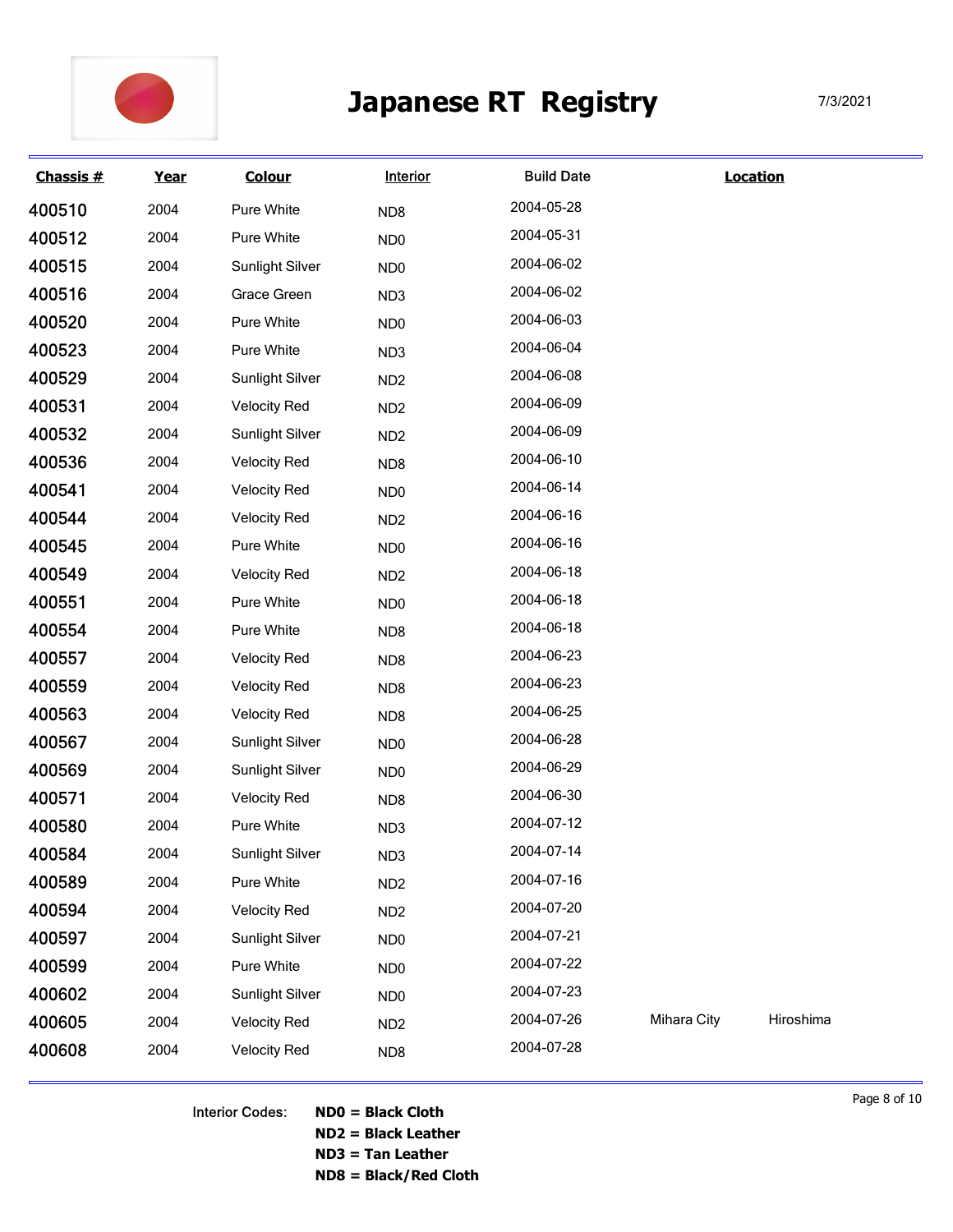

|           |      |                     |                 | <b>Japanese RT Registry</b> |                 | 7/3/2021 |
|-----------|------|---------------------|-----------------|-----------------------------|-----------------|----------|
| Chassis # | Year | <b>Colour</b>       | Interior        | <b>Build Date</b>           | <b>Location</b> |          |
| 400613    | 2004 | Sunlight Silver     | ND <sub>0</sub> | 2004-07-30                  |                 |          |
| 400621    | 2004 | Sunlight Silver     | ND <sub>0</sub> | 2004-08-18                  |                 |          |
| 400622    | 2004 | <b>Velocity Red</b> | ND <sub>2</sub> | 2004-08-18                  |                 |          |
| 400625    | 2004 | Sunlight Silver     | ND <sub>3</sub> | 2004-08-18                  |                 |          |
| 400630    | 2004 | <b>Velocity Red</b> | ND <sub>2</sub> | 2004-08-19                  |                 |          |
| 400632    | 2004 | Sunlight Silver     | ND <sub>2</sub> | 2004-08-20                  |                 |          |
| 400633    | 2004 | <b>Velocity Red</b> | ND <sub>8</sub> | 2004-08-23                  |                 |          |
| 400634    | 2004 | Sunlight Silver     | ND <sub>0</sub> | 2004-08-25                  |                 |          |
| 400638    | 2004 | Pure White          | ND <sub>3</sub> | 2004-08-26                  |                 |          |
| 400640    | 2004 | Pure White          | ND <sub>0</sub> | 2004-08-27                  |                 |          |
| 400643    | 2004 | Sunlight Silver     | ND <sub>2</sub> | 2004-08-31                  |                 |          |
| 400647    | 2004 | <b>Velocity Red</b> | ND8             | 2004-09-02                  |                 |          |
| 400650    | 2004 | <b>Velocity Red</b> | ND8             | 2004-09-04                  |                 |          |
| 400652    | 2004 | Pure White          | ND8             | 2004-09-06                  |                 |          |
| 400656    | 2004 | <b>Velocity Red</b> | ND <sub>8</sub> | 2004-09-11                  |                 |          |
| 400660    | 2004 | Pure White          | ND <sub>2</sub> | 2004-09-15                  |                 |          |
| 400666    | 2004 | Pure White          | ND8             | 2004-09-17                  |                 |          |
| 400670    | 2004 | <b>Velocity Red</b> | ND8             | 2004-09-21                  |                 |          |
| 400675    | 2004 | Pure White          | ND <sub>8</sub> | 2004-09-25                  |                 |          |
| 400679    | 2004 | Sunlight Silver     | ND <sub>0</sub> | 2004-09-27                  |                 |          |
| 400684    | 2004 | Pure White          | ND <sub>2</sub> | 2004-09-29                  |                 |          |
| 400685    | 2004 | Pure White          | ND <sub>3</sub> | 2004-10-01                  |                 |          |
| 400688    | 2004 | <b>Velocity Red</b> | ND <sub>2</sub> | 2004-10-05                  |                 |          |
| 400690    | 2004 | <b>Velocity Red</b> | ND8             | 2004-10-07                  |                 |          |
| 400695    | 2004 | Pure White          | ND <sub>3</sub> | 2004-10-12                  |                 |          |
| 400697    | 2004 | Sunlight Silver     | ND <sub>0</sub> | 2004-10-14                  |                 |          |
| 400701    | 2004 | <b>Velocity Red</b> | ND <sub>8</sub> | 2004-10-18                  |                 |          |
| 400702    | 2004 | <b>Velocity Red</b> | ND <sub>0</sub> | 2004-10-20                  |                 |          |
| 400705    | 2004 | Sunlight Silver     | ND <sub>0</sub> | 2004-10-22                  |                 |          |
| 400712    | 2004 | Pure White          | ND <sub>3</sub> | 2004-10-26                  |                 |          |
| 400718    | 2004 | Pure White          | ND <sub>0</sub> | 2004-10-28                  |                 |          |